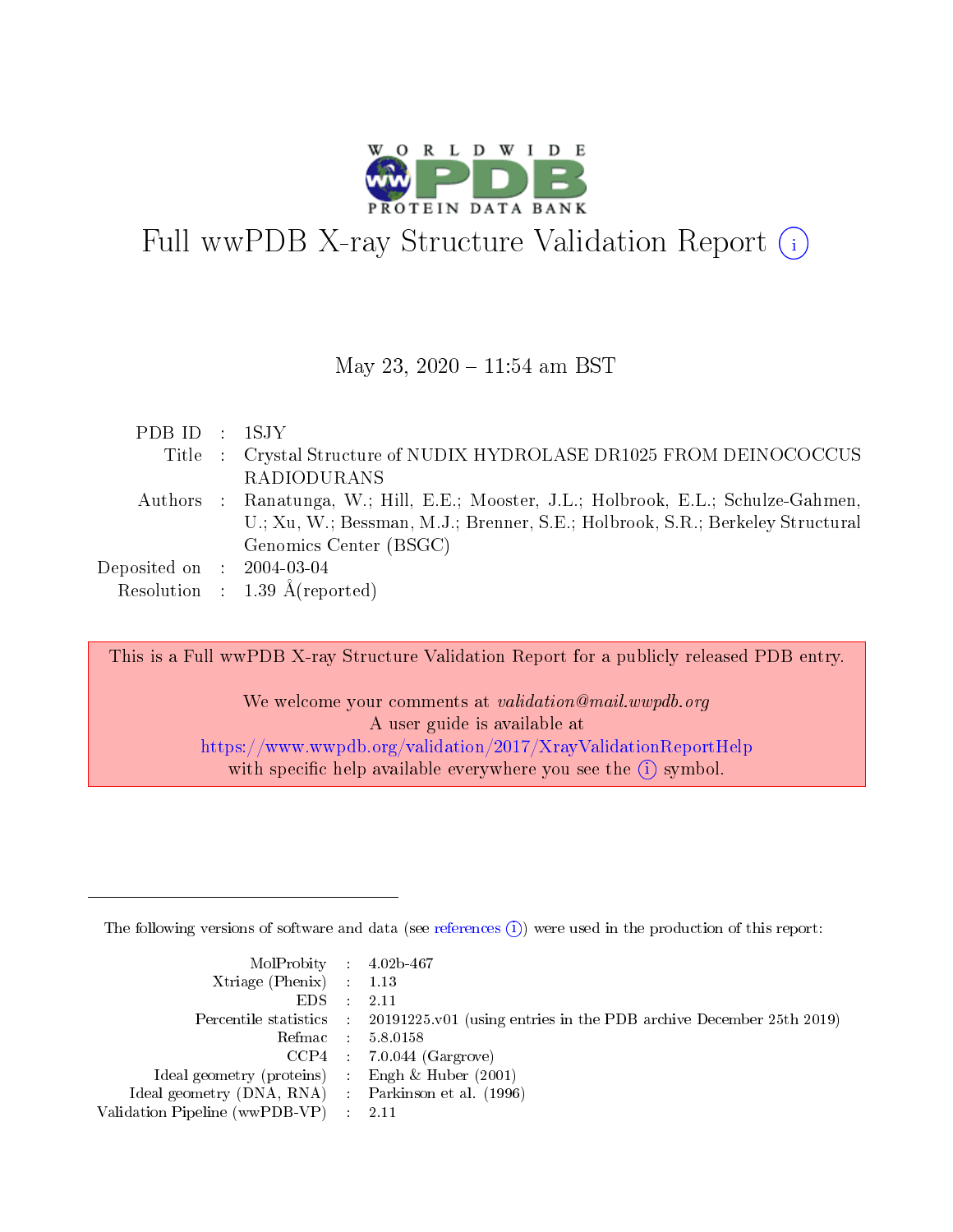# 1 [O](https://www.wwpdb.org/validation/2017/XrayValidationReportHelp#overall_quality)verall quality at a glance  $(i)$

The following experimental techniques were used to determine the structure: X-RAY DIFFRACTION

The reported resolution of this entry is 1.39 Å.

Percentile scores (ranging between 0-100) for global validation metrics of the entry are shown in the following graphic. The table shows the number of entries on which the scores are based.



| Metric                | Whole archive<br>$(\#\text{Entries})$ | Similar resolution<br>$(\#\text{Entries}, \text{resolution range}(\AA))$ |
|-----------------------|---------------------------------------|--------------------------------------------------------------------------|
| Clashscore            | 141614                                | $1812(1.40-1.40)$                                                        |
| Ramachandran outliers | 138981                                | $1763(1.40-1.40)$                                                        |
| Sidechain outliers    | 138945                                | $1762(1.40-1.40)$                                                        |
| RSRZ outliers         | 127900                                | $1674(1.40-1.40)$                                                        |

The table below summarises the geometric issues observed across the polymeric chains and their fit to the electron density. The red, orange, yellow and green segments on the lower bar indicate the fraction of residues that contain outliers for  $\geq=3$ , 2, 1 and 0 types of geometric quality criteria respectively. A grey segment represents the fraction of residues that are not modelled. The numeric value for each fraction is indicated below the corresponding segment, with a dot representing fractions <=5% The upper red bar (where present) indicates the fraction of residues that have poor fit to the electron density. The numeric value is given above the bar.

| Mol | $\alpha$ hain | Length | Quality of chain |     |
|-----|---------------|--------|------------------|-----|
|     |               |        | 11%              |     |
|     |               | 159    | 81%              | 14% |

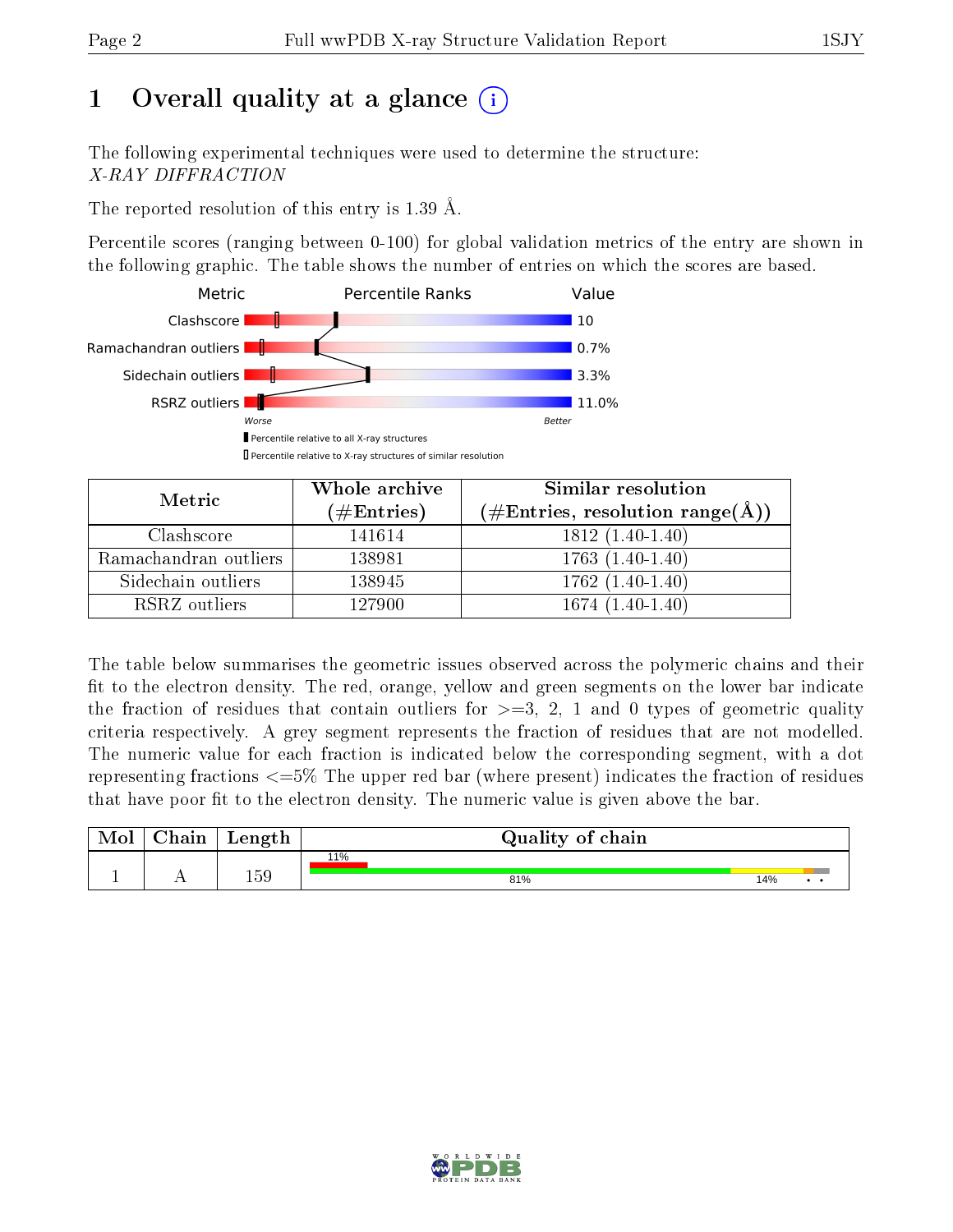# 2 Entry composition (i)

There are 2 unique types of molecules in this entry. The entry contains 1321 atoms, of which 0 are hydrogens and 0 are deuteriums.

In the tables below, the ZeroOcc column contains the number of atoms modelled with zero occupancy, the AltConf column contains the number of residues with at least one atom in alternate conformation and the Trace column contains the number of residues modelled with at most 2 atoms.

• Molecule 1 is a protein called  $\text{MutT}/\text{nudix family protein.}$ 

| Mol | Chain   Residues | $\rm{Atoms}$ |        |     |      |  | ZeroOcc   AltConf   Trace |  |
|-----|------------------|--------------|--------|-----|------|--|---------------------------|--|
|     | 154              | Total        | -777 - | 216 | -994 |  |                           |  |

• Molecule 2 is water.

|  | $\text{Mol}$   Chain   Residues | Atoms        | $ZeroOcc \mid AltConf$ |  |
|--|---------------------------------|--------------|------------------------|--|
|  | 102                             | Total<br>102 |                        |  |

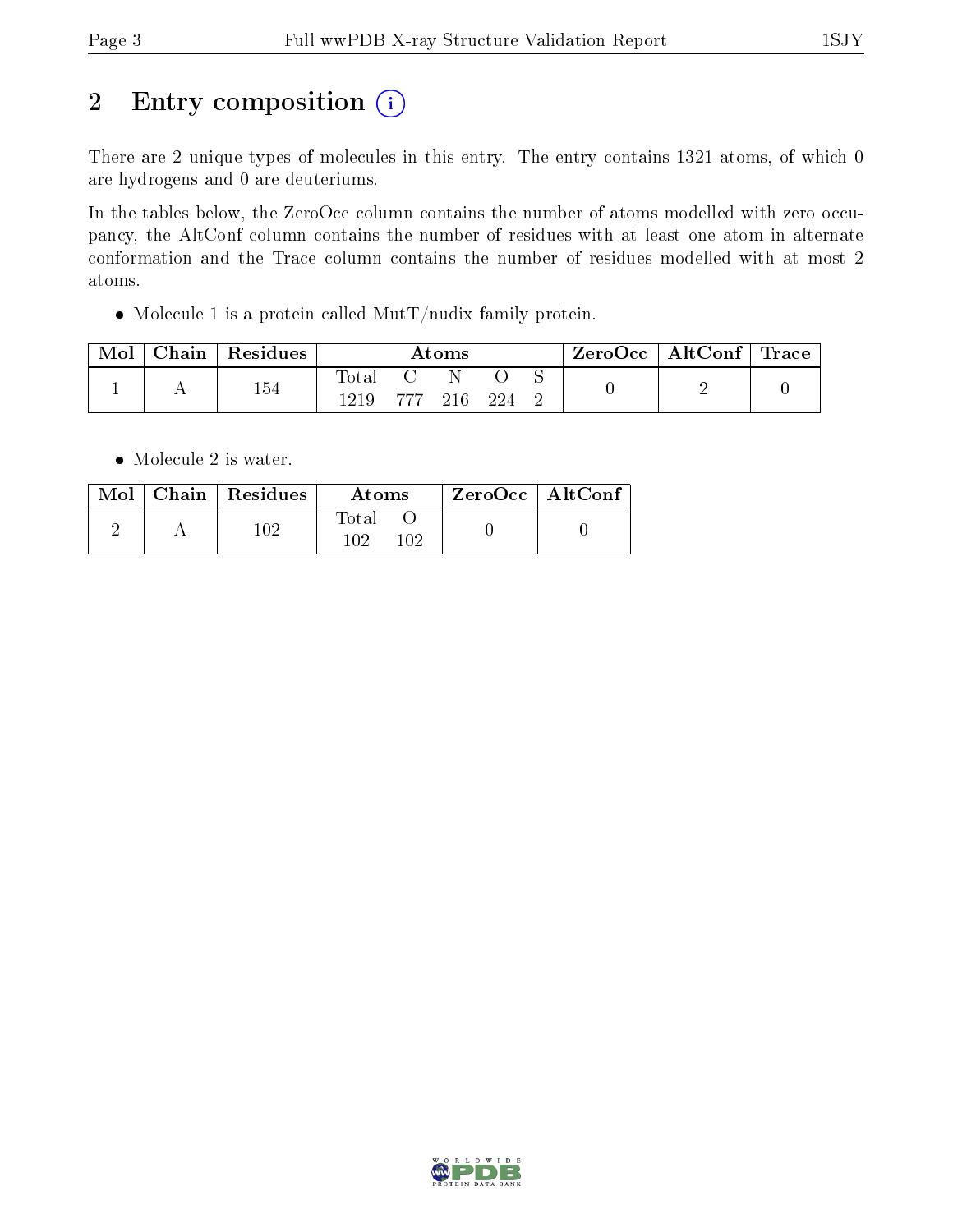# 3 Residue-property plots  $(i)$

These plots are drawn for all protein, RNA and DNA chains in the entry. The first graphic for a chain summarises the proportions of the various outlier classes displayed in the second graphic. The second graphic shows the sequence view annotated by issues in geometry and electron density. Residues are color-coded according to the number of geometric quality criteria for which they contain at least one outlier: green  $= 0$ , yellow  $= 1$ , orange  $= 2$  and red  $= 3$  or more. A red dot above a residue indicates a poor fit to the electron density (RSRZ  $> 2$ ). Stretches of 2 or more consecutive residues without any outlier are shown as a green connector. Residues present in the sample, but not in the model, are shown in grey.

• Molecule 1: MutT/nudix family protein



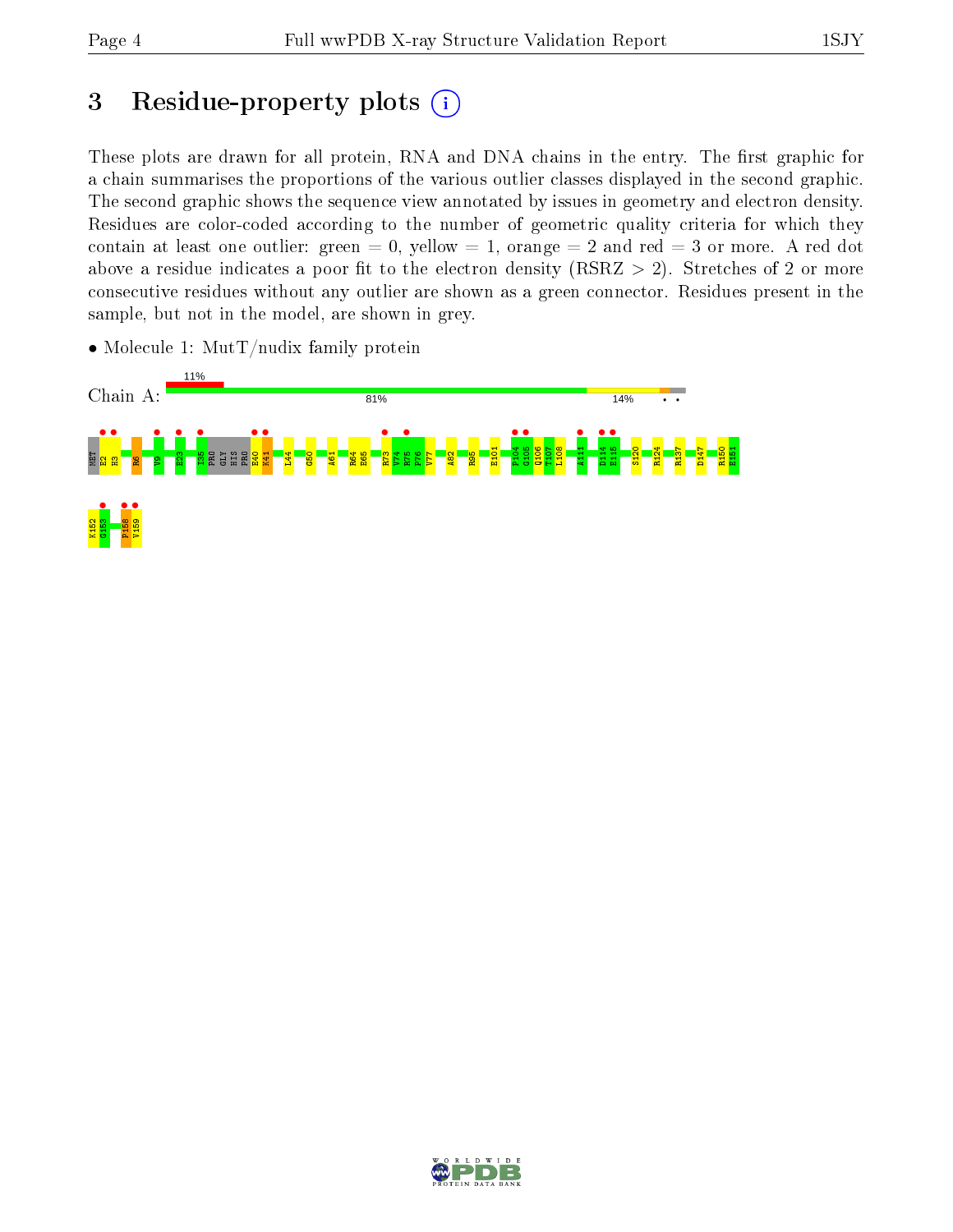# 4 Data and refinement statistics  $(i)$

| Property                                                                                        | Value                                                                | Source     |
|-------------------------------------------------------------------------------------------------|----------------------------------------------------------------------|------------|
| Space group                                                                                     | P 41 21 2                                                            | Depositor  |
| Cell constants                                                                                  | $53.21\text{\AA}$ $\overline{122.52\text{\AA}}$<br>$53.21\text{\AA}$ | Depositor  |
| a, b, c, $\alpha$ , $\beta$ , $\gamma$                                                          | $90.00^\circ$<br>$90.00^\circ$<br>$90.00^\circ$                      |            |
| Resolution $(A)$                                                                                | 100.00<br>1.39<br>$\equiv$                                           | Depositor  |
|                                                                                                 | 40.17<br>$-1.39$                                                     | <b>EDS</b> |
| % Data completeness                                                                             | 98.4 (100.00-1.39)                                                   | Depositor  |
| (in resolution range)                                                                           | 99.3 (40.17-1.39)                                                    | <b>EDS</b> |
| $R_{merge}$                                                                                     | 0.06                                                                 | Depositor  |
| $\mathrm{R}_{sym}$                                                                              | 0.06                                                                 | Depositor  |
| $\langle I/\sigma(I) \rangle^{-1}$                                                              | 4.98 (at $1.39\text{\AA}$ )                                          | Xtriage    |
| Refinement program                                                                              | <b>CNS 1.1</b>                                                       | Depositor  |
| $R, R_{free}$                                                                                   | 0.228<br>0.242                                                       | Depositor  |
|                                                                                                 | (Not available)<br>0.240                                             | DCC        |
| $R_{free}$ test set                                                                             | No test flags present.                                               | wwPDB-VP   |
| Wilson B-factor $(A^2)$                                                                         | 15.0                                                                 | Xtriage    |
| Anisotropy                                                                                      | 0.233                                                                | Xtriage    |
| $\overline{\mathrm{Bulk}}$ solvent $k_{sol}(\mathrm{e}/\mathrm{A}^3)$ , $B_{sol}(\mathrm{A}^2)$ | 0.40, 43.0                                                           | <b>EDS</b> |
| L-test for $\mathrm{twinning}^2$                                                                | $< L >$ = 0.50, $< L^2 >$ = 0.34                                     | Xtriage    |
| Estimated twinning fraction                                                                     | No twinning to report.                                               | Xtriage    |
| $F_o, F_c$ correlation                                                                          | 0.94                                                                 | <b>EDS</b> |
| Total number of atoms                                                                           | 1321                                                                 | wwPDB-VP   |
| Average B, all atoms $(A^2)$                                                                    | 17.0                                                                 | wwPDB-VP   |

Xtriage's analysis on translational NCS is as follows: The largest off-origin peak in the Patterson function is  $7.42\%$  of the height of the origin peak. No significant pseudotranslation is detected.

<sup>&</sup>lt;sup>2</sup>Theoretical values of  $\langle |L| \rangle$ ,  $\langle L^2 \rangle$  for acentric reflections are 0.5, 0.333 respectively for untwinned datasets, and 0.375, 0.2 for perfectly twinned datasets.



<span id="page-4-1"></span><span id="page-4-0"></span><sup>1</sup> Intensities estimated from amplitudes.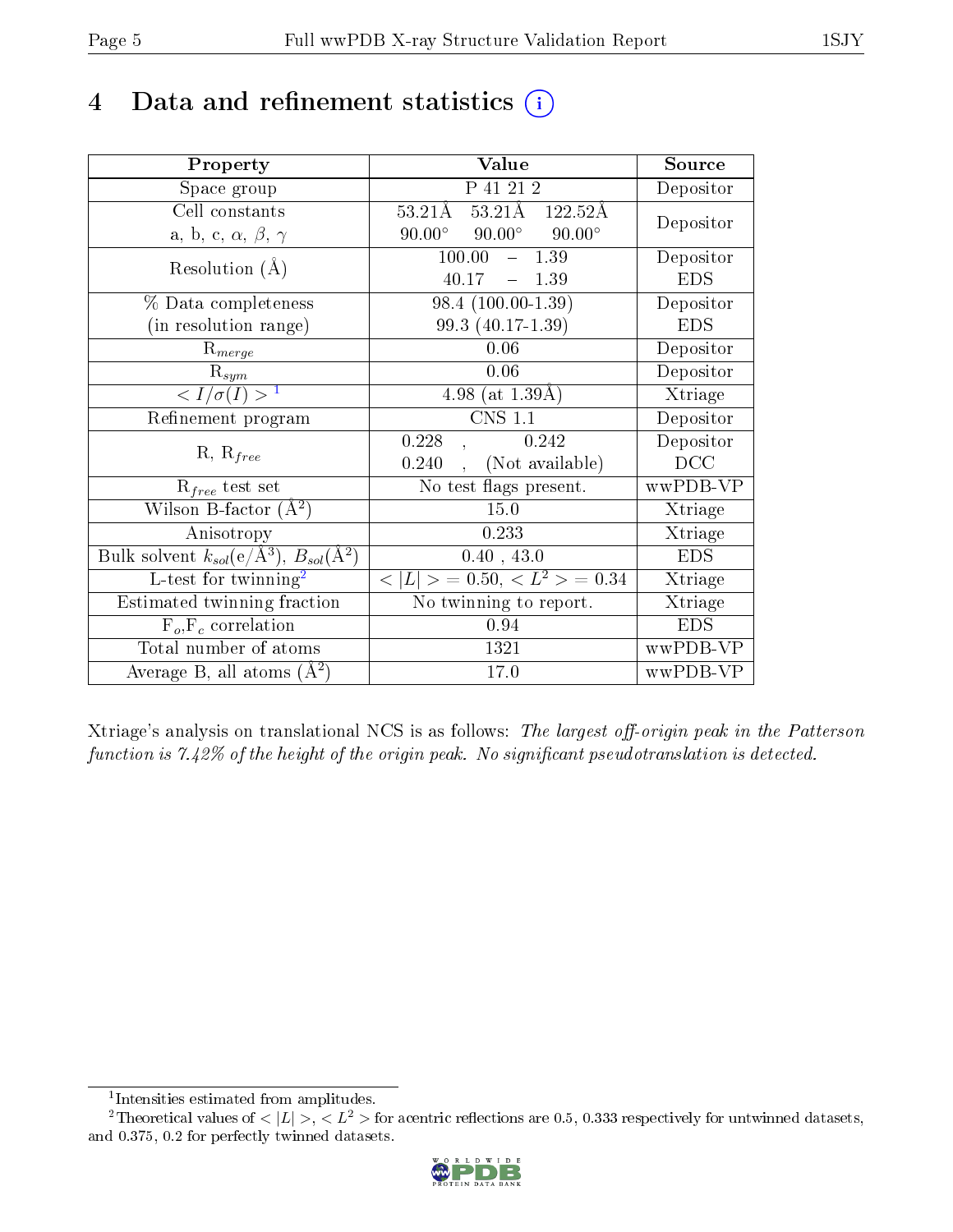# 5 Model quality  $(i)$

## 5.1 Standard geometry  $(i)$

The Z score for a bond length (or angle) is the number of standard deviations the observed value is removed from the expected value. A bond length (or angle) with  $|Z| > 5$  is considered an outlier worth inspection. RMSZ is the root-mean-square of all Z scores of the bond lengths (or angles).

| Mol   Chain |      | Bond lengths                    | Bond angles |        |  |
|-------------|------|---------------------------------|-------------|--------|--|
|             |      | RMSZ $ #Z  > 5$ RMSZ $ #Z  > 5$ |             |        |  |
|             | 0.29 | 0/1254                          | 0.59        | 0/1700 |  |

There are no bond length outliers.

There are no bond angle outliers.

There are no chirality outliers.

There are no planarity outliers.

## 5.2 Too-close contacts  $\overline{()}$

In the following table, the Non-H and H(model) columns list the number of non-hydrogen atoms and hydrogen atoms in the chain respectively. The H(added) column lists the number of hydrogen atoms added and optimized by MolProbity. The Clashes column lists the number of clashes within the asymmetric unit, whereas Symm-Clashes lists symmetry related clashes.

| Mol |     |  | Chain   Non-H   H(model)   H(added)   Clashes   Symm-Clashes |
|-----|-----|--|--------------------------------------------------------------|
|     |     |  |                                                              |
|     | ι∩۶ |  |                                                              |
|     |     |  |                                                              |

The all-atom clashscore is defined as the number of clashes found per 1000 atoms (including hydrogen atoms). The all-atom clashscore for this structure is 10.

All (24) close contacts within the same asymmetric unit are listed below, sorted by their clash magnitude.

| Atom-1           | Atom-2             | Interatomic<br>distance $(\AA)$ | Clash<br>overlap $(\AA)$ |  |
|------------------|--------------------|---------------------------------|--------------------------|--|
| 1: A:73:ARG:H    | 1: A:106: GLN:HE22 | 107                             | 0.93                     |  |
| 1: A:61: ALA:HA  | 1: A:64:ARG:HH12   | 1.31                            | 0.93                     |  |
| 1:A:41:LYS:HD2   | 1: A: 41: LYS:H    | 1.44                            | 0.83                     |  |
| 1: A:61: ALA:H A | 1: A:64: ARG:NH1   | 193                             | በ ጸ3                     |  |

Continued on next page...

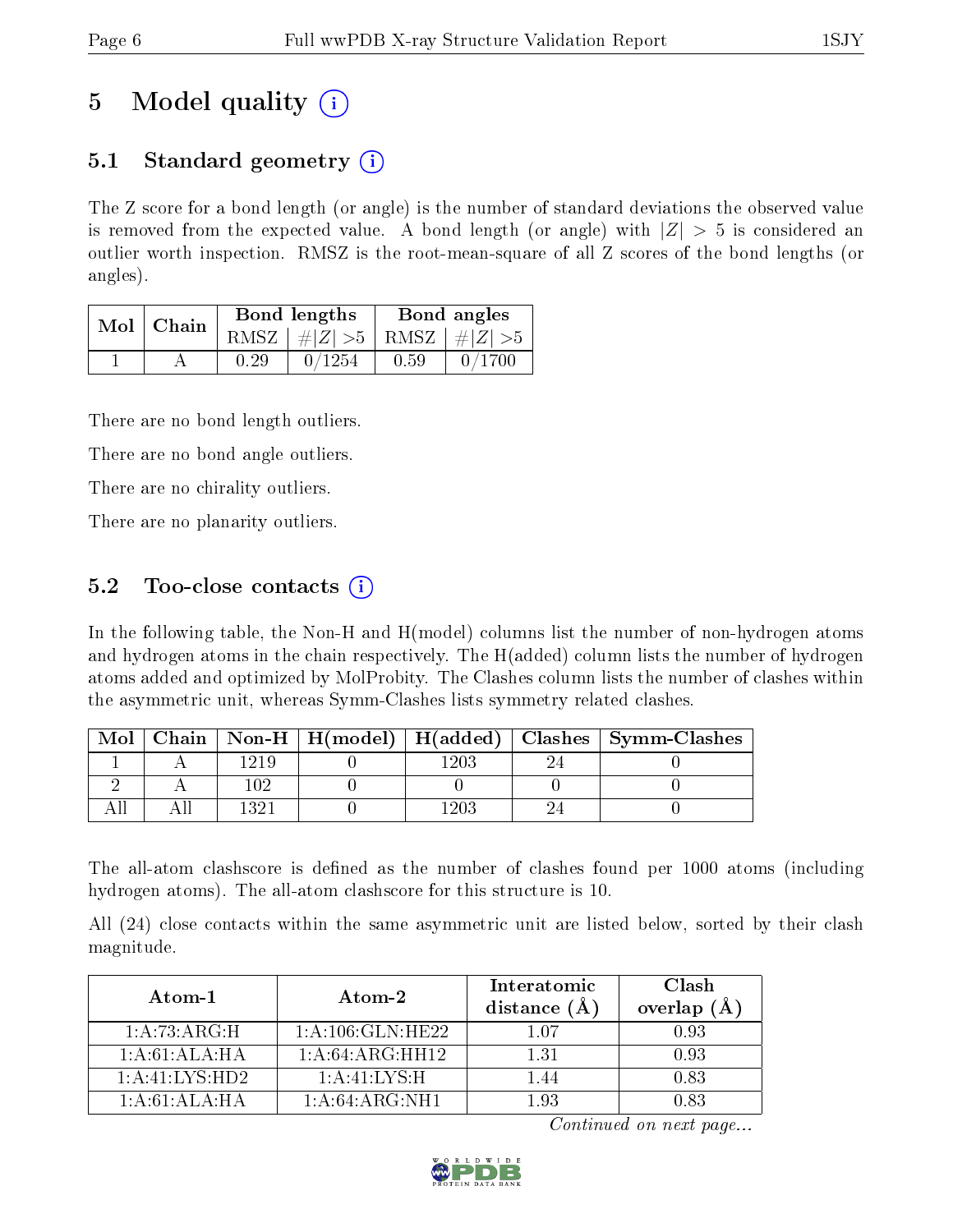| Atom-1                            | Atom-2               | Interatomic    | Clash              |
|-----------------------------------|----------------------|----------------|--------------------|
|                                   |                      | distance $(A)$ | $(\AA)$<br>overlap |
| 1: A:73:ARG:H                     | 1: A: 106: GLN: NE2  | 1.85           | 0.73               |
| 1:A:73:ARG:N                      | 1: A: 106: GLN: HE22 | 1.89           | 0.65               |
| 1: A: 108: LEU: HD21              | 1: A:120: SER: HA    | 1.84           | 0.59               |
| 1:A:152:LYS:HB3                   | 1:A:152:LYS:NZ       | 2.18           | 0.59               |
| 1: A:50: GLY: HA3                 | 1: A:65: GLU:CD      | 2.25           | 0.57               |
| 1: A:64: ARG:HB3                  | 1:A:64:ARG:NH1       | 2.19           | 0.56               |
| 1: A: 158: PRO: O                 | 1:A:159:VAL:HB       | 2.07           | 0.55               |
| 1:A:2:GLU:CD                      | 1: A:6: ARG:HH22     | 2.12           | 0.53               |
| 1: A: 41: LYS: CD                 | 1: A: 41: LYS: H     | 2.13           | 0.50               |
| 1: A:77: VAL:HG21                 | 1: A: 101: GLU: HG3  | 1.94           | 0.49               |
| $1:A:124[B]\overline{:\!ARG:HB2}$ | 1:A:124[B]:ARG:NH1   | 2.28           | 0.49               |
| 1: A: 73: ARG: HG2                | 1: A:73: ARG: HH21   | 1.81           | 0.45               |
| 1:A:41:LYS:HD2                    | 1: A: 41: LYS: N     | 2.21           | 0.45               |
| 1:A:61:ALA:CA                     | 1:A:64:ARG:HH12      | 2.16           | 0.43               |
| 1:A:44:LEU:HD12                   | 1:A:137:ARG:CZ       | 2.49           | 0.43               |
| 1:A:64:ARG:HH11                   | 1: A:64: ARG:HB3     | 1.84           | 0.43               |
| 1:A:82:ALA:HA                     | 1: A:95: ARG:O       | 2.19           | 0.41               |
| 1:A:147:ASP:OD1                   | 1: A:150:ARG:NH2     | 2.53           | 0.41               |
| 1: A: 158: PRO: O                 | 1:A:159:VAL:CB       | 2.69           | 0.41               |
| 1:A:64:ARG:HH11                   | 1: A:64: ARG:CB      | 2.34           | 0.41               |

Continued from previous page...

There are no symmetry-related clashes.

## 5.3 Torsion angles (i)

#### 5.3.1 Protein backbone (i)

In the following table, the Percentiles column shows the percent Ramachandran outliers of the chain as a percentile score with respect to all X-ray entries followed by that with respect to entries of similar resolution.

The Analysed column shows the number of residues for which the backbone conformation was analysed, and the total number of residues.

| $\mid$ Mol $\mid$ Chain | Analysed                                |  |                      | Favoured   Allowed   Outliers   Percentiles |
|-------------------------|-----------------------------------------|--|----------------------|---------------------------------------------|
|                         | $152/159$ (96\%)   150 (99\%)   1 (1\%) |  | $\frac{1}{1(1\%)}$ 1 | $\boxed{22}$ 5                              |

All (1) Ramachandran outliers are listed below:

| Mol | Chain | Res | vpe |
|-----|-------|-----|-----|
|     |       |     |     |

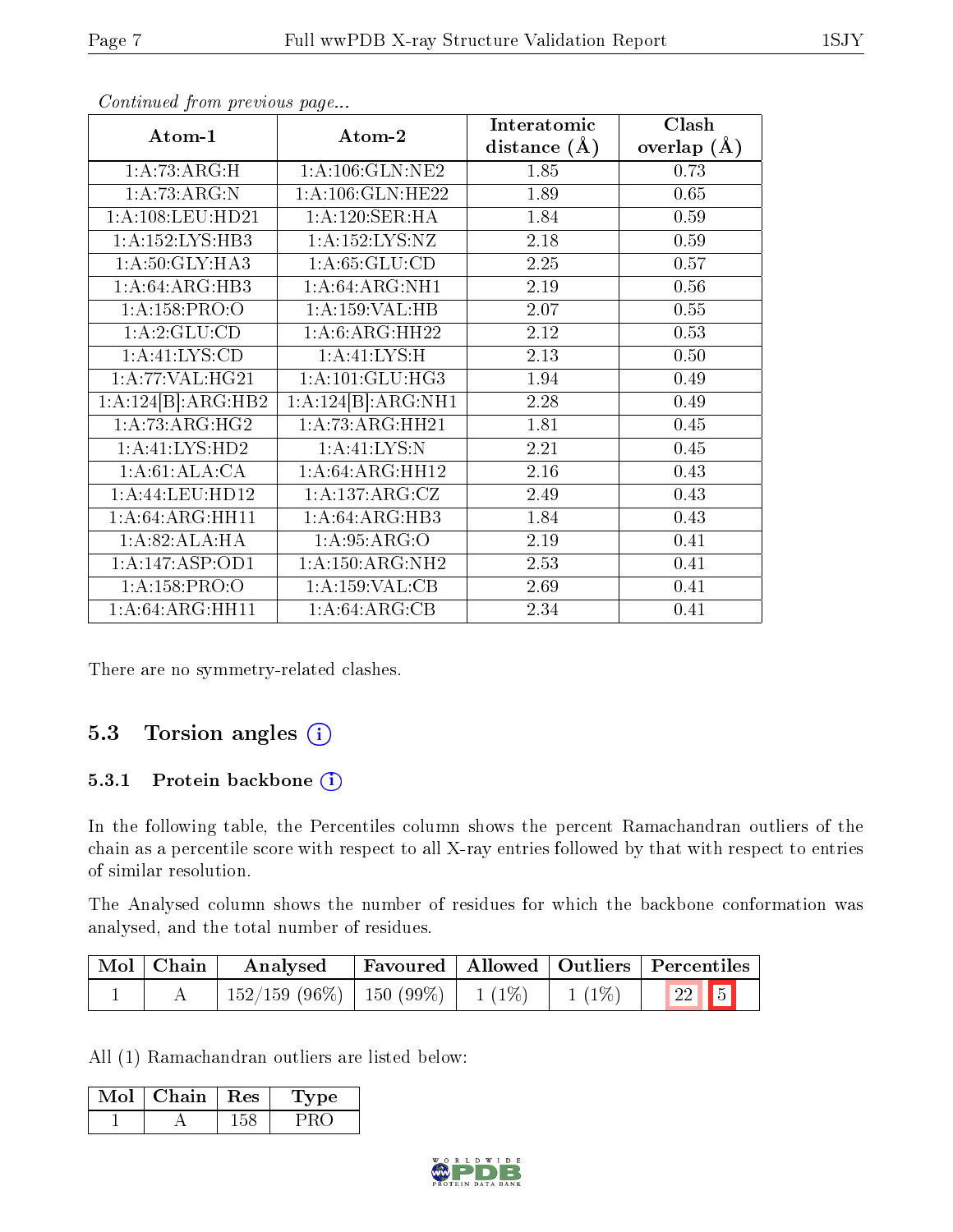#### 5.3.2 Protein sidechains  $(i)$

In the following table, the Percentiles column shows the percent sidechain outliers of the chain as a percentile score with respect to all X-ray entries followed by that with respect to entries of similar resolution.

The Analysed column shows the number of residues for which the sidechain conformation was analysed, and the total number of residues.

| $\mid$ Mol $\mid$ Chain $\mid$ | Analysed                                | Rotameric   Outliers   Percentiles |  |
|--------------------------------|-----------------------------------------|------------------------------------|--|
|                                | $124/126$ (98\%)   120 (97\%)   4 (3\%) |                                    |  |

All (4) residues with a non-rotameric sidechain are listed below:

| Mol | Chain | $\operatorname{Res}% \left( \mathcal{N}\right) \equiv\operatorname{Res}(\mathcal{N}_{0})\cap\mathcal{N}_{1}$ | Type       |
|-----|-------|--------------------------------------------------------------------------------------------------------------|------------|
|     |       |                                                                                                              | HIS        |
|     |       |                                                                                                              | $\rm{ARG}$ |
|     |       | 111                                                                                                          | GLU        |
|     |       |                                                                                                              | ⊑ v ⊂      |

Some sidechains can be flipped to improve hydrogen bonding and reduce clashes. All (3) such sidechains are listed below:

| Mol | Chain | $\operatorname{Res}% \left( \mathcal{N}\right) \equiv\operatorname{Res}(\mathcal{N}_{0})\left( \mathcal{N}_{0}\right) ^{\ast}\left( \mathcal{N}_{0}\right)$ | Type  |
|-----|-------|-------------------------------------------------------------------------------------------------------------------------------------------------------------|-------|
|     |       |                                                                                                                                                             |       |
|     |       | 96                                                                                                                                                          | - 11  |
|     |       | 106                                                                                                                                                         | -21 - |

#### 5.3.3 RNA (i)

There are no RNA molecules in this entry.

#### 5.4 Non-standard residues in protein, DNA, RNA chains (i)

There are no non-standard protein/DNA/RNA residues in this entry.

#### 5.5 Carbohydrates  $(i)$

There are no carbohydrates in this entry.

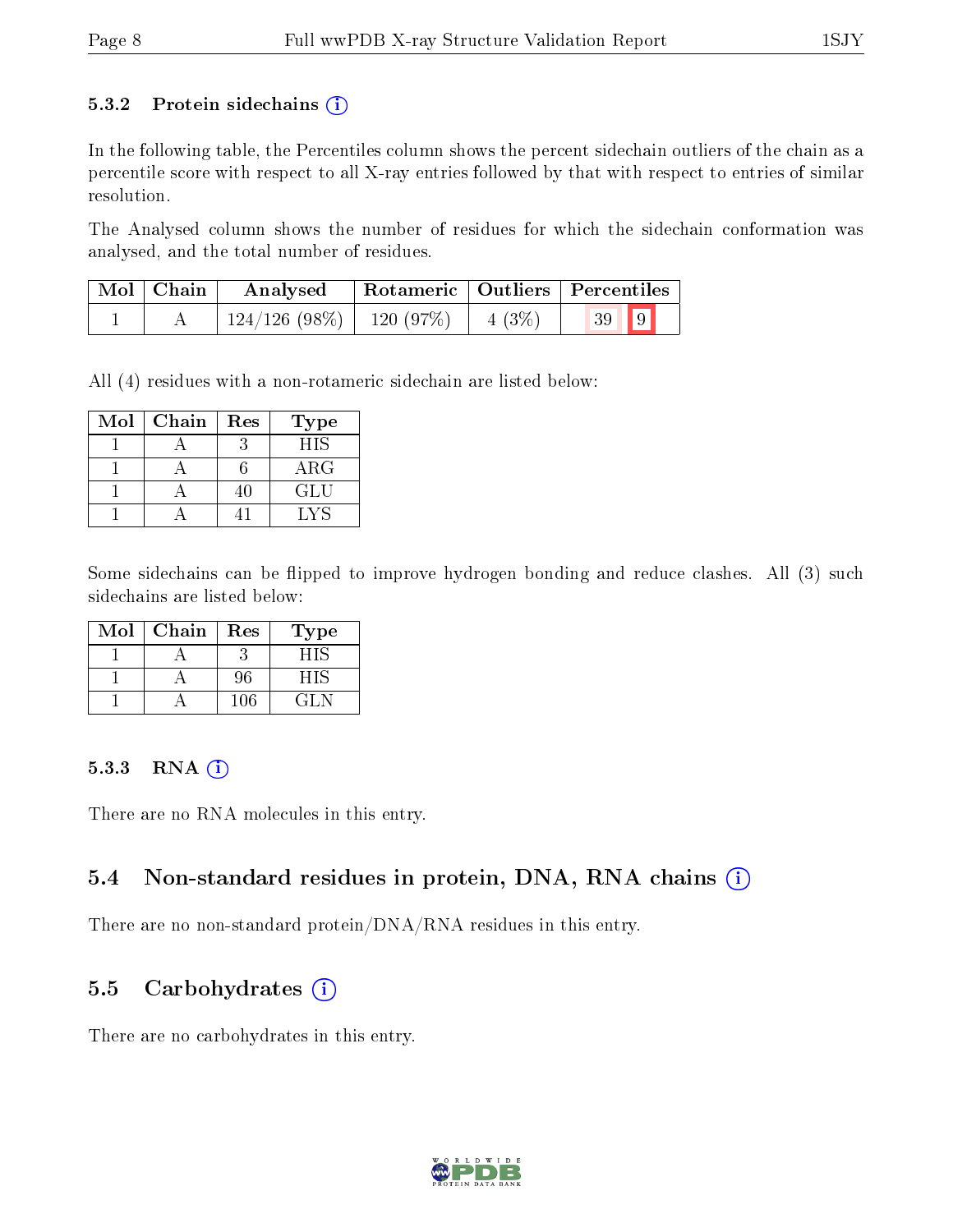## 5.6 Ligand geometry (i)

There are no ligands in this entry.

## 5.7 [O](https://www.wwpdb.org/validation/2017/XrayValidationReportHelp#nonstandard_residues_and_ligands)ther polymers (i)

There are no such residues in this entry.

## 5.8 Polymer linkage issues (i)

There are no chain breaks in this entry.

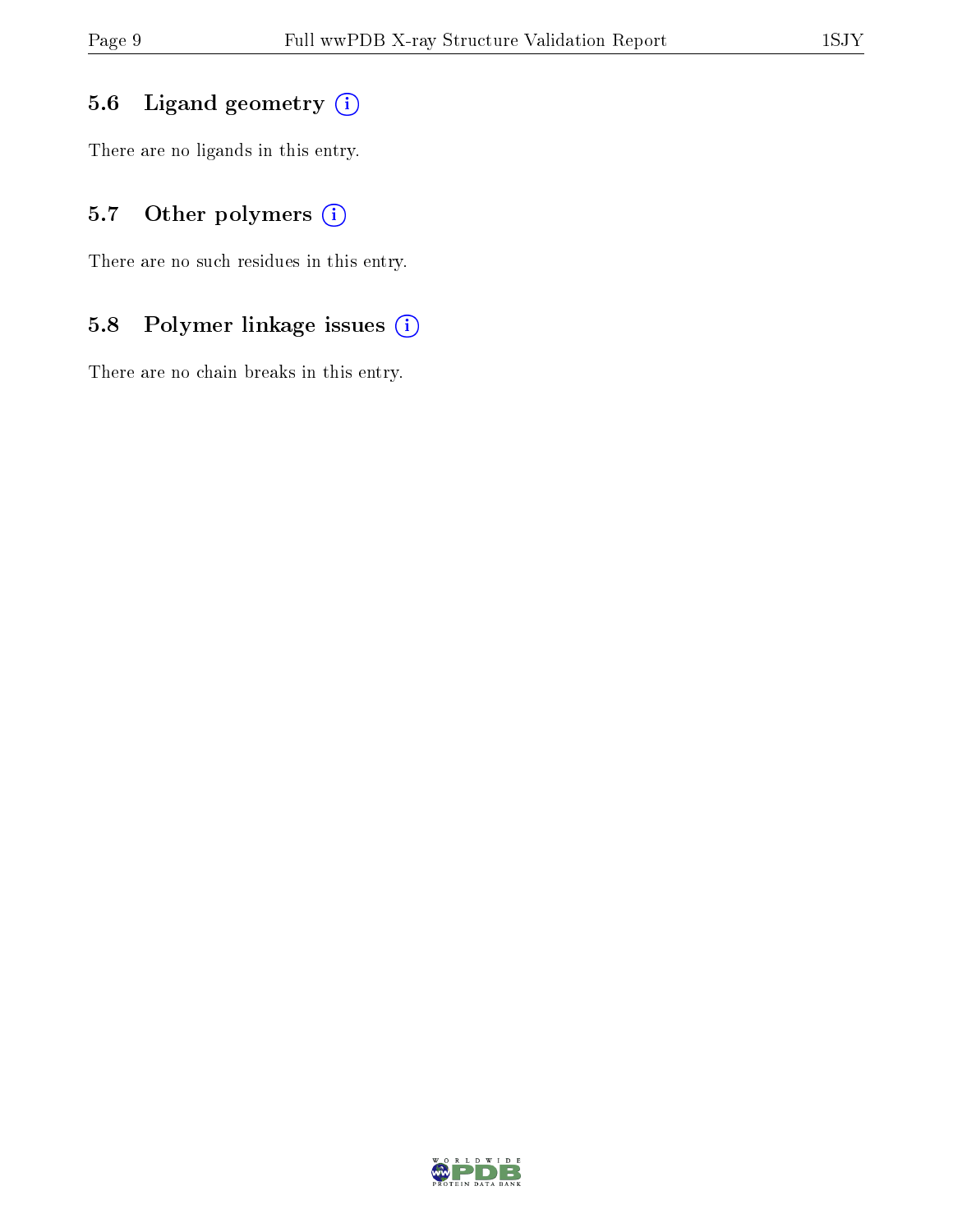# 6 Fit of model and data  $(i)$

## 6.1 Protein, DNA and RNA chains  $(i)$

In the following table, the column labelled  $#RSRZ> 2'$  contains the number (and percentage) of RSRZ outliers, followed by percent RSRZ outliers for the chain as percentile scores relative to all X-ray entries and entries of similar resolution. The OWAB column contains the minimum, median,  $95<sup>th</sup>$  percentile and maximum values of the occupancy-weighted average B-factor per residue. The column labelled ' $Q< 0.9$ ' lists the number of (and percentage) of residues with an average occupancy less than 0.9.

| $\mid$ Mol $\mid$ Chain | $\boldsymbol{\mathrm{Analysed}}$ | $  <$ RSRZ $>$ | $\rm \#RSRZ{>}2$                  | $\vert$ OWAB( $\rm{\AA}^{2}$ ) $\vert$ Q<0.9 |  |
|-------------------------|----------------------------------|----------------|-----------------------------------|----------------------------------------------|--|
|                         | $^+$ 154/159 (96%) $\vert$       | 0.93           | 17 (11%)   5   5   10, 15, 29, 39 |                                              |  |

All (17) RSRZ outliers are listed below:

| Mol            | Chain              | Res            | Type                 | <b>RSRZ</b> |
|----------------|--------------------|----------------|----------------------|-------------|
| $\mathbf 1$    | А                  | 159            | VAL                  | 21.2        |
| $\mathbf{1}$   | A                  | $\overline{2}$ | $\operatorname{GLU}$ | 7.4         |
| $\overline{1}$ | A                  | 35             | ILE                  | 4.9         |
| $\mathbf{1}$   | А                  | 158            | PRO                  | 4.2         |
| $\mathbf{1}$   | A                  | 40             | $\operatorname{GLU}$ | 4.1         |
| $\mathbf{1}$   | $\overline{A}$     | 105            | $\rm GLY$            | 3.8         |
| $\mathbf{1}$   | $\overline{A}$     | 114            | ASP                  | 3.8         |
| $\mathbf{1}$   | $\overline{\rm A}$ | 75             | ${\rm ARG}$          | 3.8         |
| $\mathbf{1}$   | $\overline{A}$     | 41             | <b>LYS</b>           | 3.4         |
| $\mathbf{1}$   | $\overline{\rm A}$ | 3              | HIS                  | 3.4         |
| $\mathbf{1}$   | $\overline{A}$     | 153            | <b>GLY</b>           | 3.3         |
| $\mathbf{1}$   | $\overline{\rm A}$ | 111            | ALA                  | 3.0         |
| $\overline{1}$ | A                  | 23             | GLU                  | 2.8         |
| $\overline{1}$ | $\overline{A}$     | 104            | PRO                  | 2.6         |
| $\overline{1}$ | A                  | 115            | GLU                  | 2.6         |
| $\mathbf{1}$   | $\bf{A}$           | 73             | $\rm{ARG}$           | 2.5         |
| $\mathbf{1}$   | $\overline{A}$     | 9              | VAL                  | 2.2         |

## 6.2 Non-standard residues in protein, DNA, RNA chains (i)

There are no non-standard protein/DNA/RNA residues in this entry.

### 6.3 Carbohydrates  $(i)$

There are no carbohydrates in this entry.